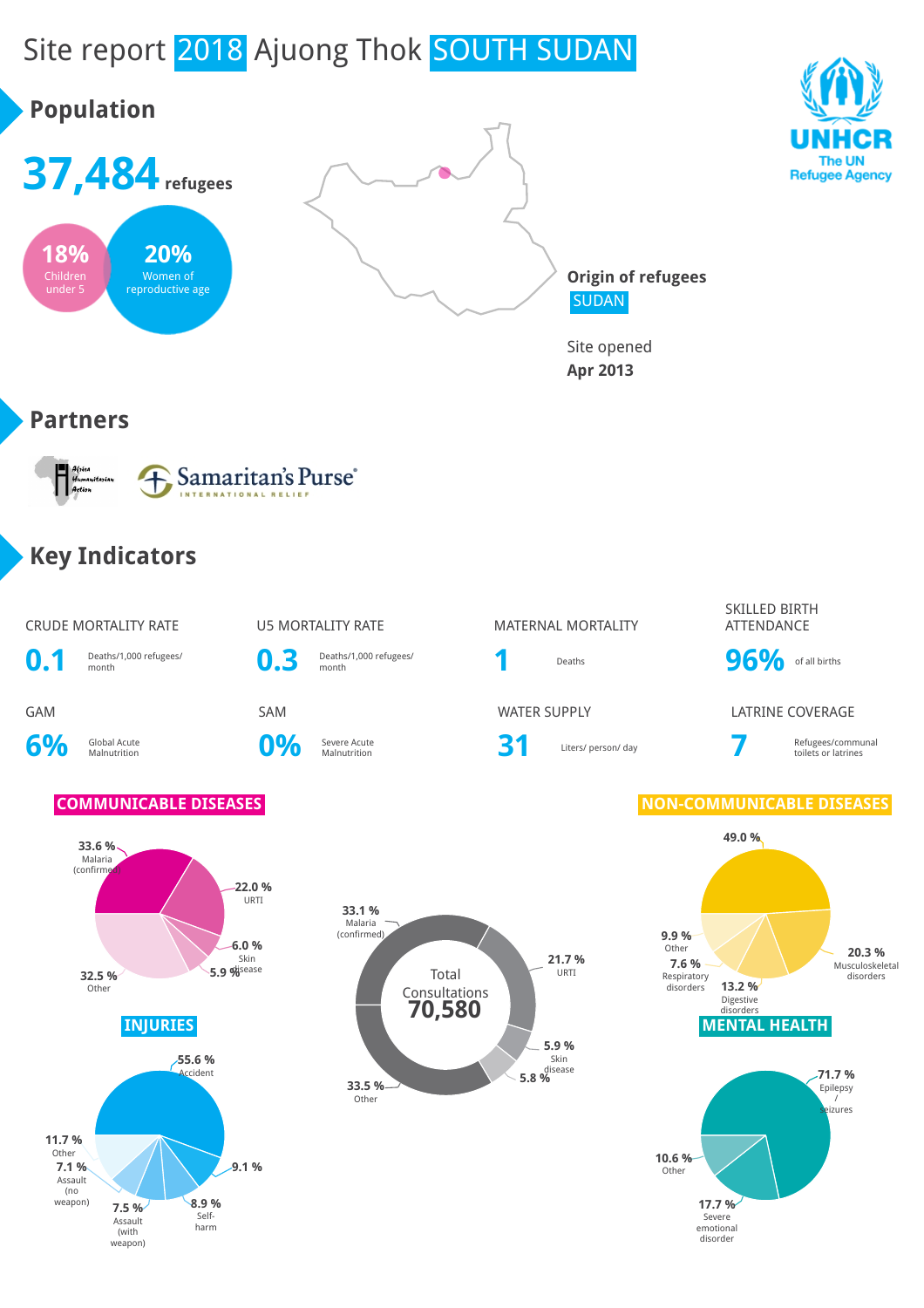### **Public Health**

| <b>HEALTH STAFFING</b>                                      | <b>INDICATOR</b> | <b>STANDARD</b> |           | <b>MORBIDITY</b>                                 | <b>INDICATOR</b> | <b>STANDARD</b> |   |
|-------------------------------------------------------------|------------------|-----------------|-----------|--------------------------------------------------|------------------|-----------------|---|
| Number of medical doctors                                   |                  | 1: 50,000       | $\bullet$ | Incidence of malaria among children under        | 51               |                 |   |
| Number of qualified nurses                                  |                  | $1:$ < 10,000   | $\bullet$ | Incidence of watery diarrhoea among              | 13               |                 |   |
| Number of community health workers                          |                  | 1:1,000         | $\bullet$ | children under 5                                 |                  |                 |   |
| <b>ACCESS AND UTILIZATION</b>                               | <b>INDICATOR</b> | <b>STANDARD</b> |           | Incidence of pneumonia among children<br>under 5 | 22               |                 |   |
| Consultations per trained clinician per day                 | 65               | < 50            | ☺         | Incidence of pneumonia among over 5              | 6                |                 |   |
| Health utilisation rate (new visits / refugee /             | 1.6              | $1 - 4$         | ◙         | Tuberculosis success rate                        |                  | < 90%           |   |
| year)<br>Proportion of host population consultations        | 19%              |                 |           | Were any MDR/X-TB cases diagnosed among<br>PoCs? |                  | <b>No</b>       |   |
| <b>MORTALITY</b>                                            | <b>INDICATOR</b> | <b>STANDARD</b> |           | <b>VACCINATION</b>                               | <b>INDICATOR</b> | <b>STANDARD</b> |   |
| <b>Crude Mortality Rate</b><br>(CMR) (/1000/month)          | 0.1              | < 0.75          | Ø         | Full vaccination coverage                        | 87%              | < 95%           |   |
| <b>Under-five Mortality Rate</b><br>(U5MR) (/1000/month)    | 0.3              | < 1.5           | Ø         | Measles vaccination coverage                     | 87%              | < 95%           | Δ |
| <b>Infant Mortality Rate</b><br>(IMR) (/1000 livebirths)    | 11.2             | < 30            | Ø         | Source of vaccination data                       |                  |                 |   |
| <b>Neonatal Mortality Rate</b><br>(NNMR) (/1000 livebirths) | 2                | < 20            | Ø         | IN-PATIENT DEPARTMENT (IPD)                      | <b>INDICATOR</b> | <b>STANDARD</b> |   |
| <b>OUTBREAK ALERT AND RESPONSE</b>                          | <b>INDICATOR</b> | <b>STANDARD</b> |           | Average length of stay (days)                    | 2.5              |                 |   |
| Proportion of outbreaks investigated within 48<br>hours     |                  | 100%            |           | Case fatality rate                               | 0.0              |                 |   |
| Number of outbreaks reported                                | 0                |                 |           | Hospitalisation rate                             | 107.1            | $50 - 150$      |   |

## **Reproductive Health**

| <b>ANTENATAL CARE</b>                                                                     | <b>INDICATOR</b> | <b>STANDARD</b> |          | <b>FAMILY PLANNING</b>                                                      | <b>INDICATOR</b> | <b>STANDARD</b> |                       |
|-------------------------------------------------------------------------------------------|------------------|-----------------|----------|-----------------------------------------------------------------------------|------------------|-----------------|-----------------------|
| Antenatal care coverage                                                                   | 87%              | > 90%           | А        | Contraceptive prevalence rate                                               | 56%              | $\geq 30\%$     |                       |
| Coverage of antenatal tetanus vaccination                                                 | 89%              | >95%            | A        | Source of contraceptive prevalence data                                     |                  |                 |                       |
| <b>DELIVERY CARE</b>                                                                      | <b>INDICATOR</b> | <b>STANDARD</b> |          | SEXUAL AND GENDER-BASED VIOLENCE (SGBV)                                     | <b>INDICATOR</b> | <b>STANDARD</b> |                       |
| Proportion of births attended by skilled<br>personnel                                     | 96%              | $\geq 90\%$     | $\omega$ | Total number of reported rapes                                              | 10               |                 |                       |
| Proportion of births conducted by caesarean<br>section                                    | 0%               | $5 - 15%$       | ☎        | Proportion of eligible rape survivors provided<br>with PEP within 72 hours  | 90%              | 100%            | Δ                     |
| Proportion of newborn infants with low birth<br>weight (<2500 gs) (weighed within 72 hrs) | 0%               | < 15%           |          | Proportion of eligible rape survivors provided<br>with ECP within 120 hours | 70%              | 100%            | $\boldsymbol{\Omega}$ |
| Proportion of teenage pregnancies                                                         | 6%               |                 |          | SEXUALLY TRANSMITTED INFECTIONS (STIS)                                      | <b>INDICATOR</b> | <b>STANDARD</b> |                       |
| Still birth rate (/1000 total births / month)                                             |                  |                 |          | Number of genital ulcer diseases                                            | 141              |                 |                       |
| Number of maternal deaths                                                                 |                  |                 |          | Number of Pelvic Inflammatory diseases                                      | 348              |                 |                       |
| Proportion of maternal deaths investigated<br>within 48 hours                             | 100%             | 100%            |          |                                                                             |                  |                 |                       |